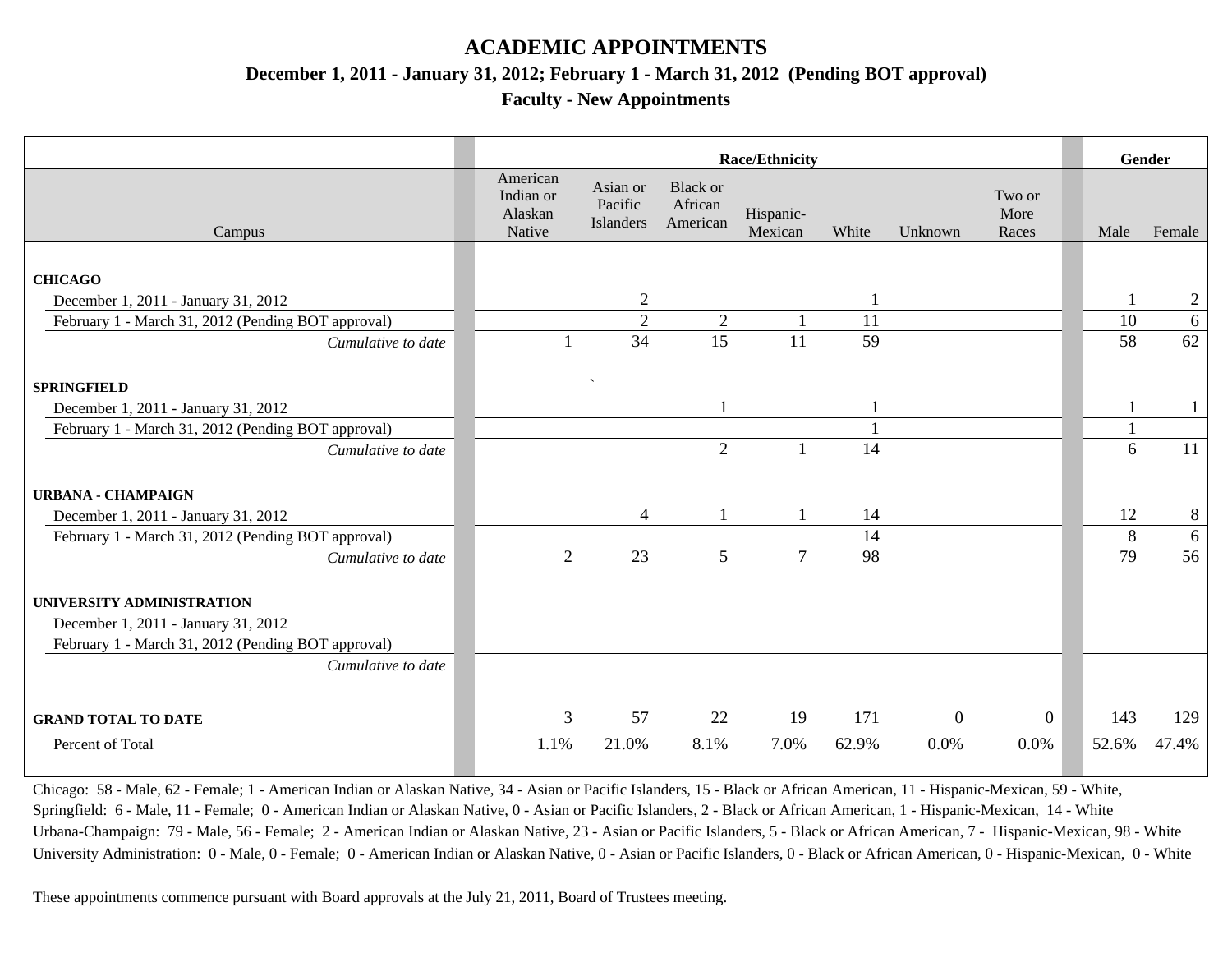## **ACADEMIC APPOINTMENTS**

**December 1, 2011 - January 31, 2012; February 1 - March 31, 2012 (Pending BOT approval)**

**Faculty - Resignations**

|                                                    | <b>Race/Ethnicity</b>                      |                                  |                                        |                      |                |                |                         |  | Gender         |                |
|----------------------------------------------------|--------------------------------------------|----------------------------------|----------------------------------------|----------------------|----------------|----------------|-------------------------|--|----------------|----------------|
| Campus                                             | American<br>Indian or<br>Alaskan<br>Native | Asian or<br>Pacific<br>Islanders | <b>Black or</b><br>African<br>American | Hispanic-<br>Mexican | White          | Unknown        | Two or<br>More<br>Races |  | Male           | Female         |
|                                                    |                                            |                                  |                                        |                      |                |                |                         |  |                |                |
| <b>CHICAGO</b>                                     |                                            |                                  |                                        |                      |                |                |                         |  |                |                |
| December 1, 2011 - January 31, 2012                |                                            |                                  |                                        | $\overline{2}$       | 6              |                |                         |  | $\mathfrak{Z}$ | 6              |
| February 1 - March 31, 2012 (Pending BOT approval) |                                            | $\sqrt{2}$                       |                                        |                      | $\overline{2}$ |                |                         |  | $\overline{3}$ | $\overline{2}$ |
| Cumulative to date                                 |                                            | 6                                | $\overline{3}$                         | $\overline{2}$       | 28             |                |                         |  | 22             | 17             |
|                                                    |                                            |                                  |                                        |                      |                |                |                         |  |                |                |
| <b>SPRINGFIELD</b>                                 |                                            |                                  |                                        |                      |                |                |                         |  |                |                |
| December 1, 2011 - January 31, 2012                |                                            |                                  |                                        |                      | 3              |                |                         |  |                | $\mathfrak{Z}$ |
| February 1 - March 31, 2012 (Pending BOT approval) |                                            |                                  |                                        |                      |                |                |                         |  |                |                |
| Cumulative to date                                 |                                            | $\mathbf{1}$                     |                                        |                      | 4              |                |                         |  | $\overline{2}$ | $\mathfrak{Z}$ |
|                                                    |                                            |                                  |                                        |                      |                |                |                         |  |                |                |
| <b>URBANA - CHAMPAIGN</b>                          |                                            |                                  |                                        |                      |                |                |                         |  |                |                |
| December 1, 2011 - January 31, 2012                |                                            | 2                                | 3                                      |                      | 6              |                |                         |  | 10             | $\overline{c}$ |
| February 1 - March 31, 2012 (Pending BOT approval) |                                            |                                  |                                        |                      | $\mathfrak{2}$ |                |                         |  |                | $\mathbf{1}$   |
| Cumulative to date                                 |                                            | 6                                | 5                                      | $\overline{2}$       | 22             |                |                         |  | 23             | 12             |
|                                                    |                                            |                                  |                                        |                      |                |                |                         |  |                |                |
| UNIVERSITY ADMINISTRATION                          |                                            |                                  |                                        |                      |                |                |                         |  |                |                |
| December 1, 2011 - January 31, 2012                |                                            |                                  |                                        |                      |                |                |                         |  |                |                |
| February 1 - March 31, 2012 (Pending BOT approval) |                                            |                                  |                                        |                      |                |                |                         |  |                |                |
| Cumulative to date                                 |                                            |                                  |                                        |                      |                |                |                         |  |                |                |
|                                                    |                                            |                                  |                                        |                      |                |                |                         |  |                |                |
|                                                    |                                            |                                  |                                        |                      |                |                |                         |  |                |                |
| <b>GRAND TOTAL TO DATE</b>                         | $\overline{0}$                             | 13                               | 8                                      | $\overline{4}$       | 54             | $\overline{0}$ | $\overline{0}$          |  | 47             | 32             |
| Percent of Total                                   | 0.0%                                       | 16.5%                            | 10.1%                                  | 5.1%                 | 68.4%          | 0.0%           | 0.0%                    |  | 59.5%          | 40.5%          |
|                                                    |                                            |                                  |                                        |                      |                |                |                         |  |                |                |

Chicago: 22 - Male, 17 - Female; 0 - American Indian or Alaskan Native, 6 - Asian or Pacific Islanders, 3 - Black or African American, 2 - Hispanic-Mexican, 28 - White Springfield: 2 - Male, 3 - Female; 0 - American Indian or Alaskan Native, 1 - Asian or Pacific Islanders, 0 - Black or African American, 0 - Hispanic-Mexican, 4 - White Urbana-Champaign: 23 - Male, 12 - Female; 0 - American Indian or Alaskan Native, 6 - Asian or Pacific Islanders, 5 - Black or African American, 2 - Hispanic-Mexican, 22 - White University Administration: 0 - Male, 0 - Female; 0 - American Indian or Alaskan Native, 0 - Asian or Pacific Islanders, 0 - Black or African American, 0 -Hispanic-Mexican, 0 - White

These appointments commence pursuant with Board approvals at the July 21, 2011, Board of Trustees meeting.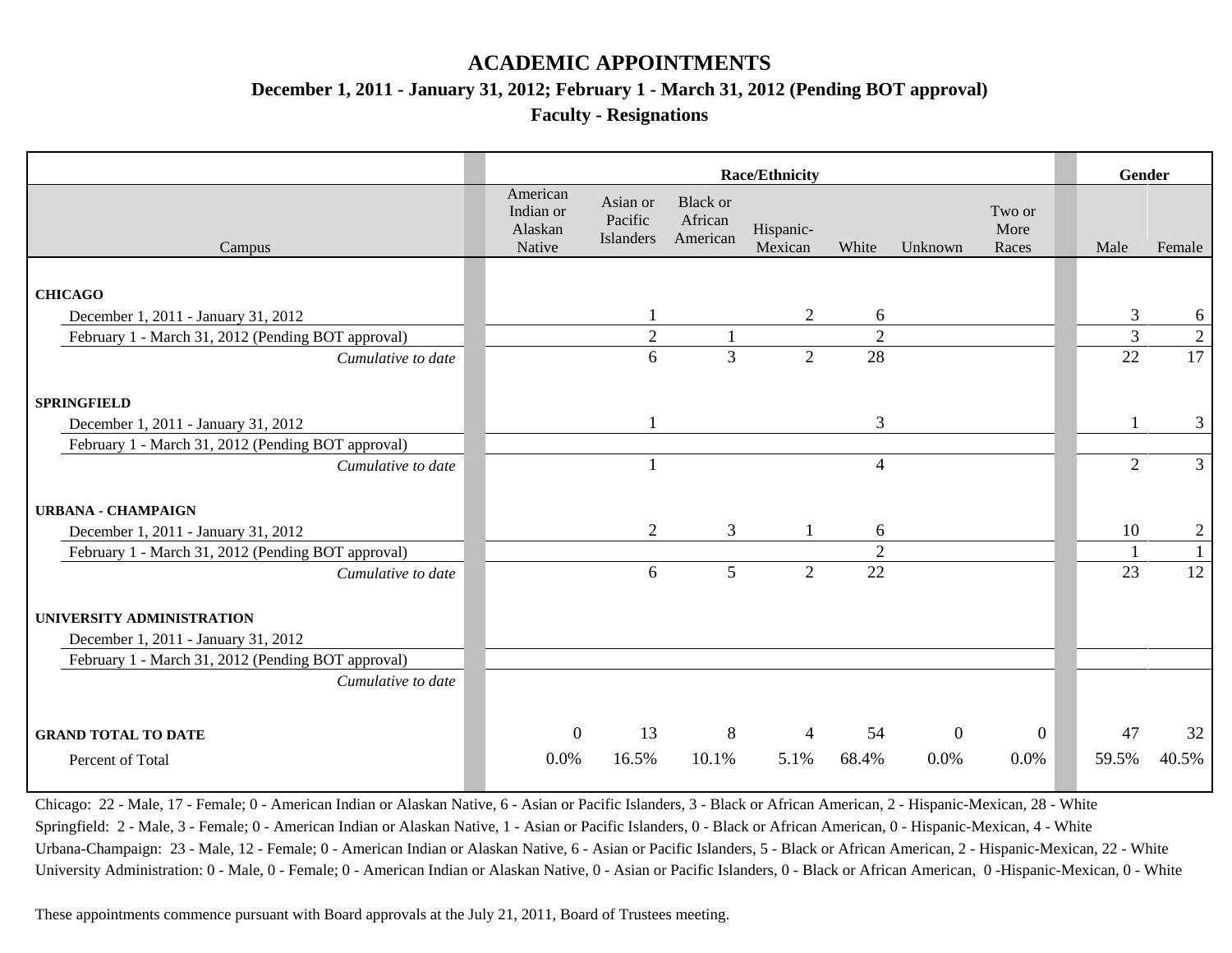### **Administrative and Professional - Resignations\***

|                                                    | <b>Race/Ethnicity</b>                      |                                         |                                                      |                      |             |                  |                         |                | Gender          |  |
|----------------------------------------------------|--------------------------------------------|-----------------------------------------|------------------------------------------------------|----------------------|-------------|------------------|-------------------------|----------------|-----------------|--|
| Campus                                             | American<br>Indian or<br>Alaskan<br>Native | Asian or<br>Pacific<br><b>Islanders</b> | <b>Black or</b><br>African<br>America<br>$\mathbf n$ | Hispanic-<br>Mexican | White       | Unknown          | Two or<br>More<br>Races | Male           | Femal<br>e      |  |
|                                                    |                                            |                                         |                                                      |                      |             |                  |                         |                |                 |  |
| <b>CHICAGO</b>                                     |                                            |                                         |                                                      |                      |             |                  |                         |                |                 |  |
| December 1, 2011 - January 31, 2012                |                                            | 2                                       |                                                      | 4                    | 18          |                  |                         | 6              | 19              |  |
| February 1 - March 31, 2012 (Pending BOT approval) |                                            | $\overline{2}$                          |                                                      |                      | 13          |                  |                         | $\overline{7}$ | 9               |  |
| Cumulative to date                                 |                                            | 16                                      | 12                                                   | 12                   | 78          |                  |                         | 38             | $\overline{81}$ |  |
| <b>SPRINGFIELD</b>                                 |                                            |                                         |                                                      |                      |             |                  |                         |                |                 |  |
| December 1, 2011 - January 31, 2012                |                                            |                                         |                                                      |                      |             |                  |                         |                |                 |  |
| February 1 - March 31, 2012 (Pending BOT approval) |                                            |                                         |                                                      |                      |             |                  |                         |                | $\mathfrak{2}$  |  |
| Cumulative to date                                 |                                            |                                         |                                                      |                      | 8           |                  |                         | 5              | $\overline{5}$  |  |
|                                                    |                                            |                                         |                                                      |                      |             |                  |                         |                |                 |  |
| <b>URBANA - CHAMPAIGN</b>                          |                                            |                                         |                                                      |                      |             |                  |                         |                |                 |  |
| December 1, 2011 - January 31, 2012                |                                            | $\overline{2}$                          |                                                      |                      | 22          |                  |                         | 18             | 8               |  |
| February 1 - March 31, 2012 (Pending BOT approval) |                                            |                                         | 4                                                    | 3                    | 12          |                  |                         | 10             | $\mathbf{9}$    |  |
| Cumulative to date                                 | $\overline{2}$                             | 14                                      | 13                                                   | $\overline{7}$       | 94          |                  |                         | 76             | 54              |  |
| UNIVERSITY ADMINISTRATION                          |                                            |                                         |                                                      |                      |             |                  |                         |                |                 |  |
| December 1, 2011 - January 31, 2012                |                                            |                                         |                                                      |                      |             |                  |                         |                |                 |  |
| February 1 - March 31, 2012 (Pending BOT approval) |                                            |                                         |                                                      |                      | 6           |                  |                         | 3              | 3               |  |
| Cumulative to date                                 |                                            |                                         | $\overline{7}$                                       | $\mathbf{1}$         | 22          |                  |                         | 13             | 18              |  |
|                                                    |                                            |                                         |                                                      |                      |             |                  |                         |                |                 |  |
| <b>GRAND TOTAL TO DATE</b>                         | 3                                          | 32                                      | 33                                                   | 20                   | 202<br>69.7 | $\boldsymbol{0}$ | $\mathbf{0}$            | 132            | 158             |  |
| Percent of Total                                   | 1.0%                                       | 11.0%                                   | 11.4%                                                | 6.9%                 | $\%$        | 0.0%             | 0.0%                    | 45.5%          | 54.5%           |  |

Chicago: 38 - Male, 81 - Female; 1 - American or Indian Alaskan, 16 - Asian or Pacific Islanders, 12 - Black or African American, 12 - Hispanic-Mexican, 78 -White Springfield: 5 - Male, 5 - Female; 0 - American Indian or Alaskan, 1 - Asian or Pacific Islanders, 1 - Black or African American, 0 - Hispanic-Mexican, 8 - White Urbana-Champaign: 76 - Male, 54 - Female; 2 - American Indian or Alaskan, 14 - Asian or Pacific Islanders, 13 - Black or African American, 7 - Hispanic -Mexican, 94 - White University Administration: 13 - Male, 18 - Female; 0 - American Indian or Alaskan, 1 - Asian or Pacific Islanders, 7 - Black or African American, 1 - Hispanic-Mexican, 22 - White \*Chicago - In addition, 146 resignations from Academic Professional positions for reclassification to Civil Service positions (62 - Male, 84 - Female; 0 - American Indian or Alaskan,

19 - Asian or Pacific Islanders, 37 - Black or African American, 23 - Hispanic-Mexican, 67 - White for a total of 146, which is not included in the cumulative totals. \*Urbana-Champaign - In addition 3 resignations from Academic Professional positions for reclassification to Civil Service positions (0 - Male; 3- Female; 3- White for a total of 3, which is not included in the cumulative totals.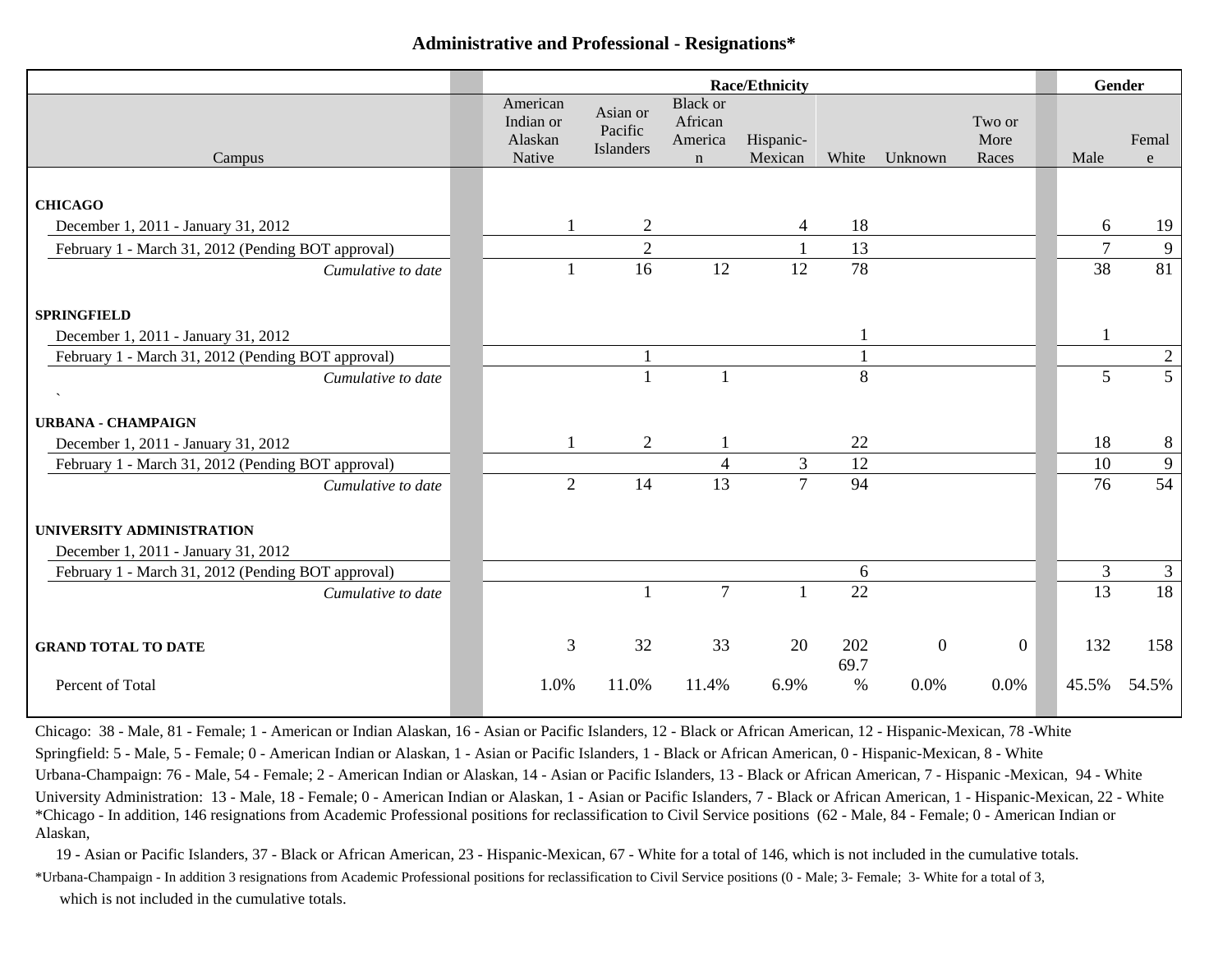\*University Administration - In addition, 4 resignation from an Academic Professional position for reclassification to a Civil Services position (2 - Male; 2 - Female; 1 - Asian for Pacific Islander, 3 - White for a total of 4,which is not included in the cumulative totals.

These appointments commence pursuant to Board approvals at the July 21, 2011, Board of Trustees meeting.